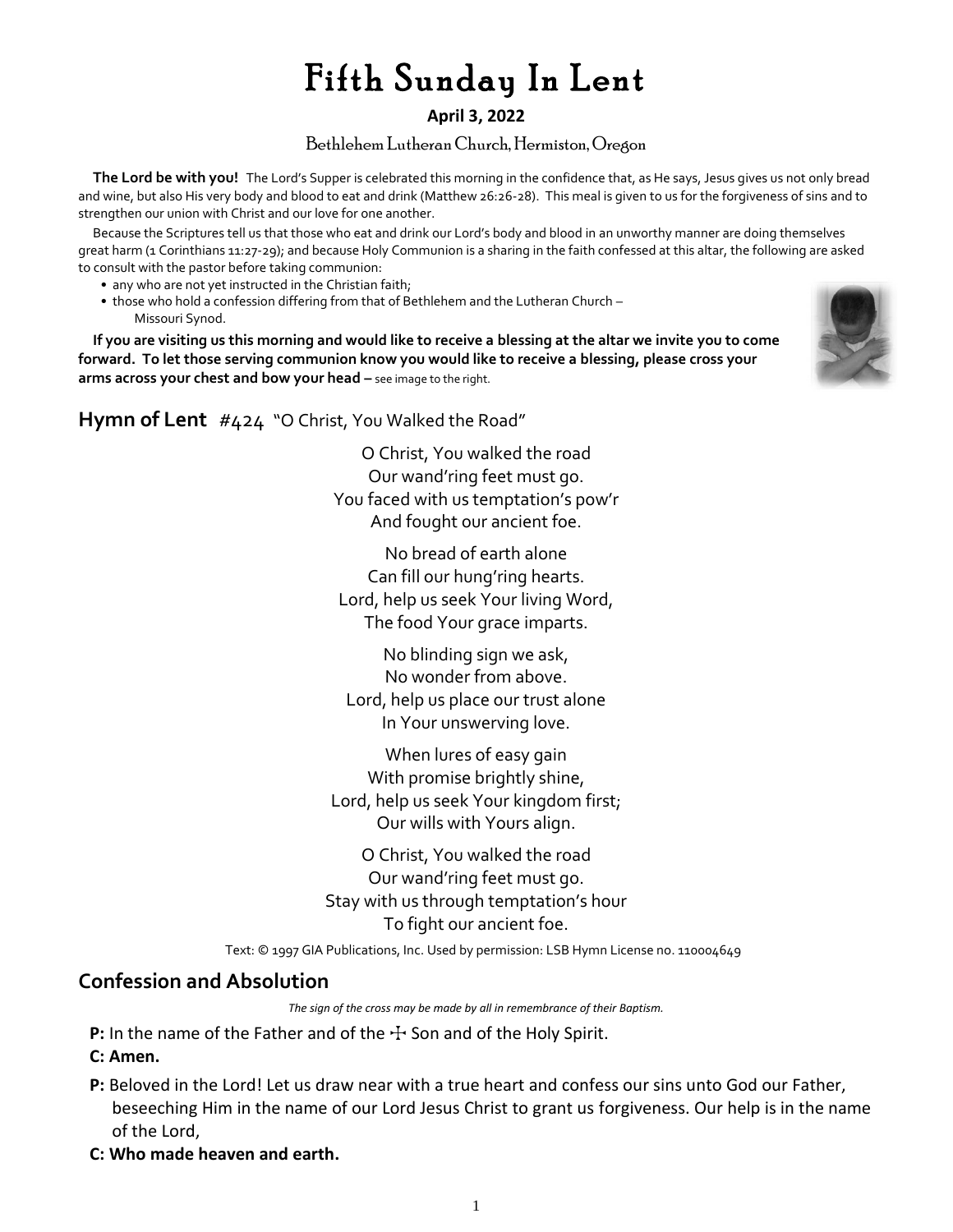**P:** I said, I will confess my transgressions unto the Lord,

#### **C: and You forgave the iniquity of my sin.**

*Silence for reflection on God's Word and for self-examination.*

- **P:** Almighty God, our Maker and Redeemer, we poor sinners confess unto You that we are by nature sinful and unclean and that we have sinned against You by thought, word, and deed. Wherefore we flee for refuge to Your infinite mercy, seeking and imploring Your grace for the sake of our Lord Jesus Christ.
- **C: O most merciful God, Who has given Your only-begotten Son to die for us, have mercy upon us and for His sake grant us remission of all our sins; and by Your Holy Spirit increase in us true knowledge of You and of Your will and true obedience to Your Word, to the end that by Your grace we may come to everlasting life; through Jesus Christ, our Lord. Amen.**
- **P:** Upon this your confession, I, by virtue of my office, as a called and ordained servant of the Word, announce the grace of God unto all of you, and in the stead and by the command of my Lord Jesus Christ I forgive you all your sins in the name of the Father and of the  $\pm$  Son and of the Holy Spirit.
- **C: Amen.**

### **Psalm** Psalm 102

Hear my prayer, O LORD; **let my cry come to You!**

Do not hide Your face from me in the day of my distress! **Incline Your ear to me; answer me speedily in the day when I call!**

For my days pass away like smoke,

**and my bones burn like a furnace.**

My heart is struck down like grass and has withered;

**I forget to eat my bread.**

Because of my loud groaning

**my bones cling to my flesh.**

I am like a desert owl of the wilderness,

**like an owl of the waste places;**

I lie awake;

**I am like a lonely sparrow on the housetop.**

All the day my enemies taunt me;

**those who deride me use my name for a curse.**

For I eat ashes like bread and mingle tears with my drink,

**because of Your indignation and anger; for You have taken me up and thrown me down.**

My days are like an evening shadow;

**I wither away like grass.**

But You, O LORD, are enthroned forever;

**You are remembered throughout all generations.**

You will arise and have pity on Zion;

**it is the time to favor her;**

**the appointed time has come.**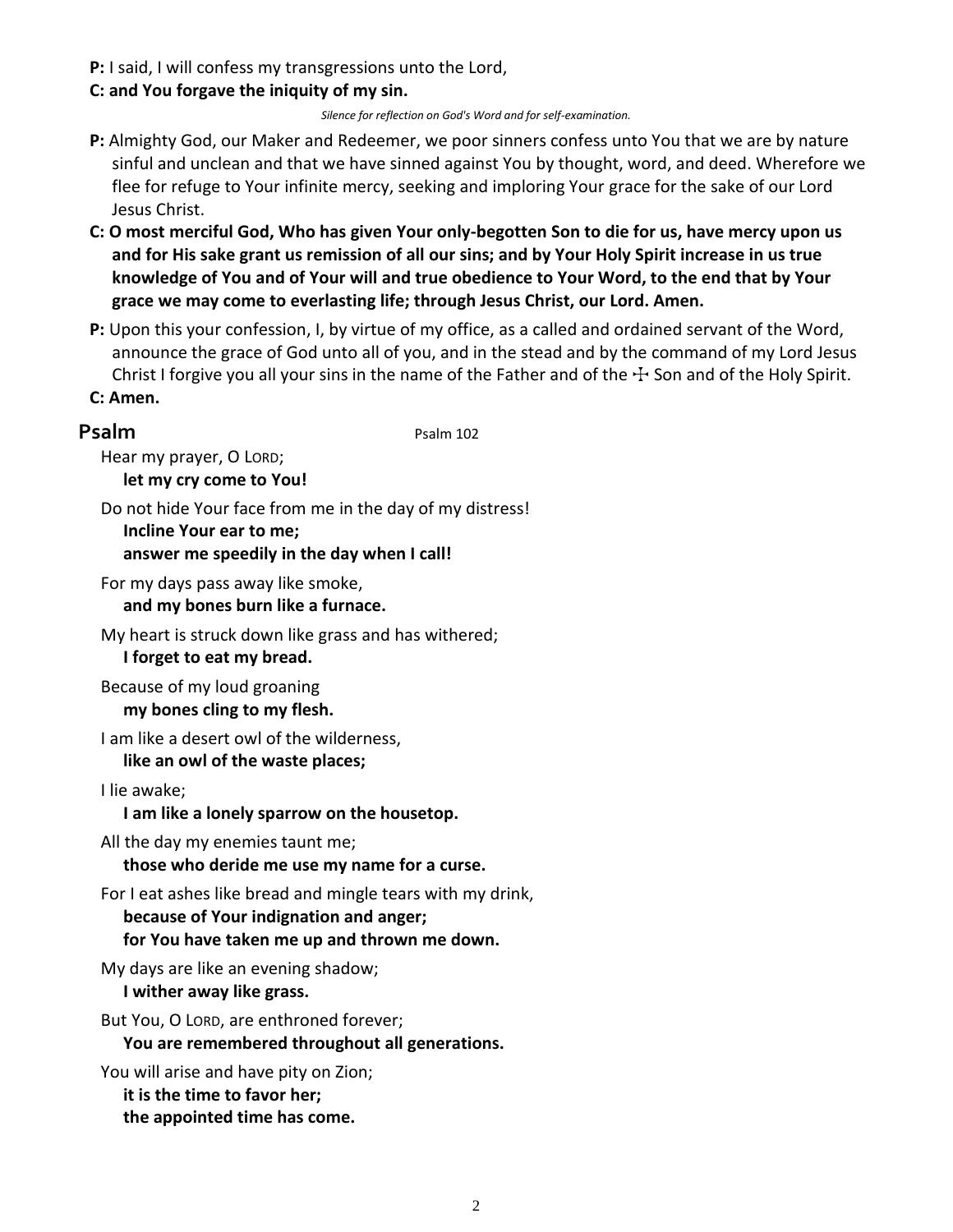For Your servants hold her stones dear

**and have pity on her dust.**

Nations will fear the name of the LORD, **and all the kings of the earth will fear Your glory.**

For the LORD builds up Zion;

**He appears in His glory;**

He regards the prayer of the destitute **and does not despise their prayer.**

Let this be recorded for a generation to come,

**so that a people yet to be created may praise the LORD:**

that He looked down from His holy height; from heaven the LORD looked at the earth,

**to hear the groans of the prisoners,**

**to set free those who were doomed to die,**

that they may declare in Zion the name of the LORD, and in Jerusalem His praise,

**when peoples gather together, and kingdoms, to worship the LORD.**

He has broken my strength in midcourse;

**He has shortened my days.**

"O my God," I say, "take me not away in the midst of my days  $-$ **You Whose years endure throughout all generations!"**

Of old You laid the foundation of the earth,

**and the heavens are the work of Your hands.**

They will perish, but You will remain;

**they will all wear out like a garment.**

You will change them like a robe, and they will pass away, **but You are the same, and Your years have no end.**

The children of Your servants shall dwell secure;

**their offspring shall be established before You.**



# **Salutation and Collect of the Day**

**P:** The Lord be with you.

### **C: And also with you.**

**P:** Let us pray. Almighty God, by Your great goodness mercifully look upon Your people that we may be governed and preserved evermore in body and soul; through Jesus Christ, Your Son, our Lord, Who lives and reigns with You and the Holy Spirit, one God, now and forever.

**C: Amen.**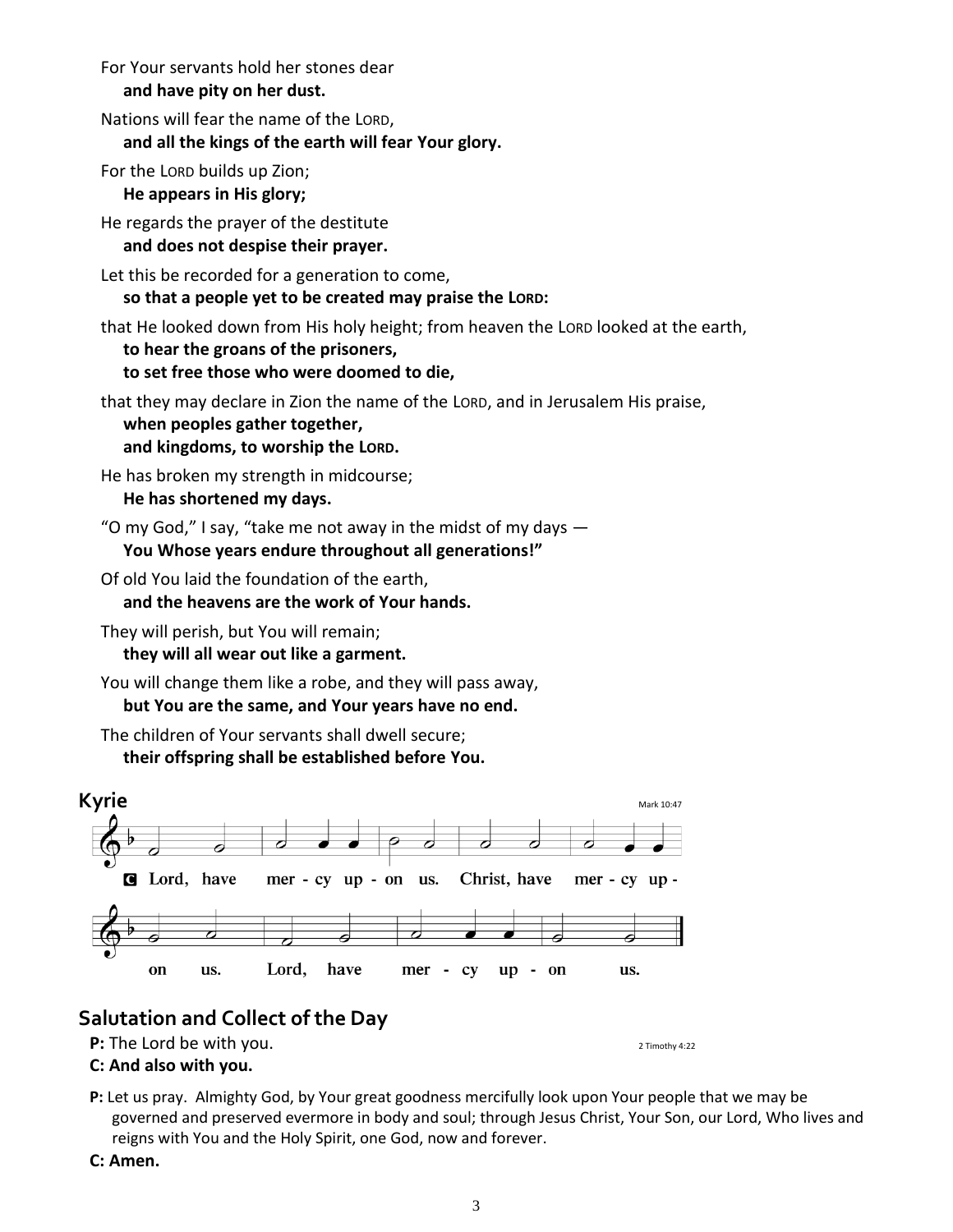#### **Old Testament Reading** Isaiah 43:16-21

Thus says the LORD, who makes a way in the sea, a path in the mighty waters,  $17$ who brings forth chariot and horse, army and warrior; they lie down, they cannot rise, they are extinguished, quenched like a wick: 18"Remember not the former things, nor consider the things of old. <sup>19</sup>Behold, I am doing a new thing; now it springs forth, do you not perceive it? I will make a way in the wilderness and rivers in the desert. <sup>20</sup>The wild beasts will honor me, the jackals and the ostriches, for I give water in the wilderness, rivers in the desert, to give drink to my chosen people,  $^{21}$ the people whom I formed for myself that they might declare my praise."

**L:** This is the Word of the Lord.

#### **C: Thanks be to God.**

**Gradual** recited by all **Gradual Hebrews 12:2** 

**[O come, let us fix our eyes on] Jesus,**

**the Founder and Perfecter of our faith,**

#### **Who for the joy that was set before Him endured the cross, despising the shame, and is seated at the right hand of the throne of God.**

#### **Epistle** Philippians 3:8-14

Indeed, I count everything as loss because of the surpassing worth of knowing Christ Jesus my Lord. For his sake I have suffered the loss of all things and count them as rubbish, in order that I may gain Christ <sup>9</sup>and be found in him, not having a righteousness of my own that comes from the law, but that which comes through faith in Christ, the righteousness from God that depends on faith  $-$  <sup>10</sup>that I may know him and the power of his resurrection, and may share his sufferings, becoming like him in his death, <sup>11</sup>that by any means possible I may attain the resurrection from the dead.

 $12$ Not that I have already obtained this or am already perfect, but I press on to make it my own, because Christ Jesus has made me his own. <sup>13</sup>Brothers, I do not consider that I have made it my own. But one thing I do: forgetting what lies behind and straining forward to what lies ahead, <sup>14</sup>l press on toward the goal for the prize of the upward call of God in Christ Jesus.

**L:** This is the Word of the Lord. **C: Thanks be to God.**

#### **Holy Gospel** Luke 20:9-20

**P:** The Holy Gospel according to St. Luke, the twentieth chapter. **C: Glory to You, O Lord.**

[Jesus] began to tell the people this parable: "A man planted a vineyard and let it out to tenants and went into another country for a long while. <sup>10</sup>When the time came, he sent a servant to the tenants, so that they would give him some of the fruit of the vineyard. But the tenants beat him and sent him away empty-handed.  $^{11}$ And he sent another servant. But they also beat and treated him shamefully, and sent him away empty-handed. <sup>12</sup>And he sent yet a third. This one also they wounded and cast out. <sup>13</sup>Then the owner of the vineyard said, 'What shall I do? I will send my beloved son; perhaps they will respect him.' <sup>14</sup>But when the tenants saw him, they said to themselves, 'This is the heir. Let us kill him, so that the inheritance may be ours.<sup>' 15</sup>And they threw him out of the vineyard and killed him. What then will the owner of the vineyard do to them? <sup>16</sup>He will come and destroy those tenants and give the vineyard to others." When they heard this, they said, "Surely not!" <sup>17</sup>But he looked directly at them and said, "What then is this that is written:

'The stone that the builders rejected has become the cornerstone'?

 $18$ Everyone who falls on that stone will be broken to pieces, and when it falls on anyone, it will crush him."

 $19$ The scribes and the chief priests sought to lay hands on him at that very hour, for they perceived that he had told this parable against them, but they feared the people. <sup>20</sup>So they watched him and sent spies, who pretended to be sincere, that they might catch him in something he said, so as to deliver him up to the authority and jurisdiction of the governor.

**P:** This is the Gospel of the Lord.

**C: Praise to You, O Christ.**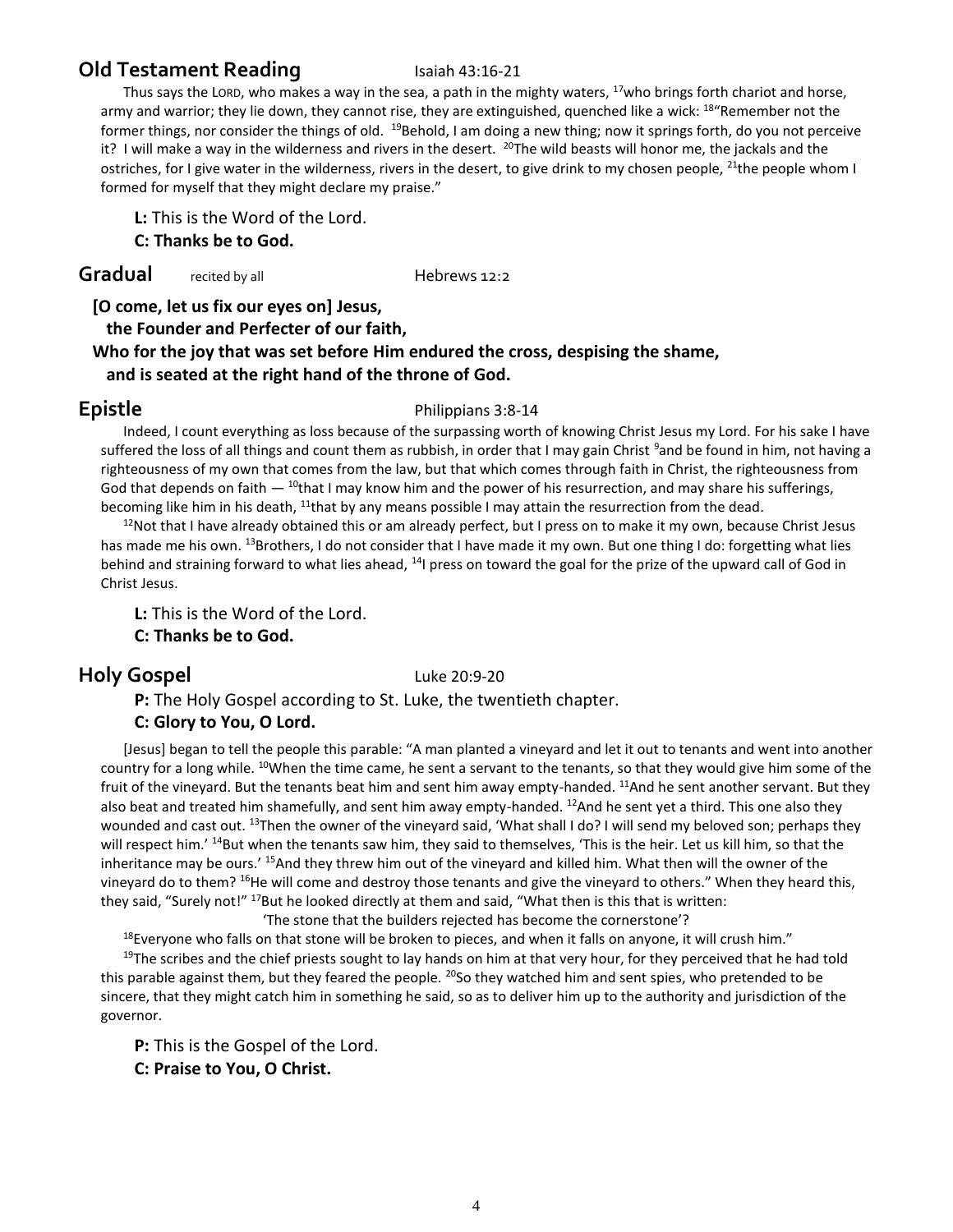#### **The Nicene Creed**

**I believe in one God, the Father Almighty, Maker of heaven and earth and of all things visible and invisible.**

**And in one Lord Jesus Christ,**

 **the only-begotten Son of God,**

 **begotten of His Father before all worlds, God of God, Light of Light, very God of very God, begotten, not made, being of one substance with the Father, by Whom all things were made; Who for us men and for our salvation came down from heaven and was incarnate by the Holy Spirit of the virgin Mary and was made man; and was crucified also for us under Pontius Pilate. He suffered and was buried.**

 **And the third day He rose again according to the Scriptures**

 **and ascended into heaven**

 **and sits at the right hand of the Father.**

 **And He will come again with glory to judge both the living and the dead, Whose kingdom will have no end.**

**And I believe in the Holy Spirit,**

 **the Lord and giver of life, Who proceeds from the Father and the Son, Who with the Father and the Son together is worshiped and glorified, Who spoke by the prophets. And I believe in one holy Christian and apostolic Church, I acknowledge one Baptism for the remission of sins, and I look for the resurrection of the dead and the life** T **of the world to come. Amen.**

**Hymn** *#*430 "My Song is Love Unknown"

My song is love unknown, My Savior's love to me, Love to the loveless shown That they might lovely be. Oh, who am I That for my sake My Lord should take Frail flesh and die?

He came from His blest throne Salvation to bestow; But men made strange, and none The longed-for Christ would know. But, oh, my friend, My friend indeed, Who at my need His life did spend!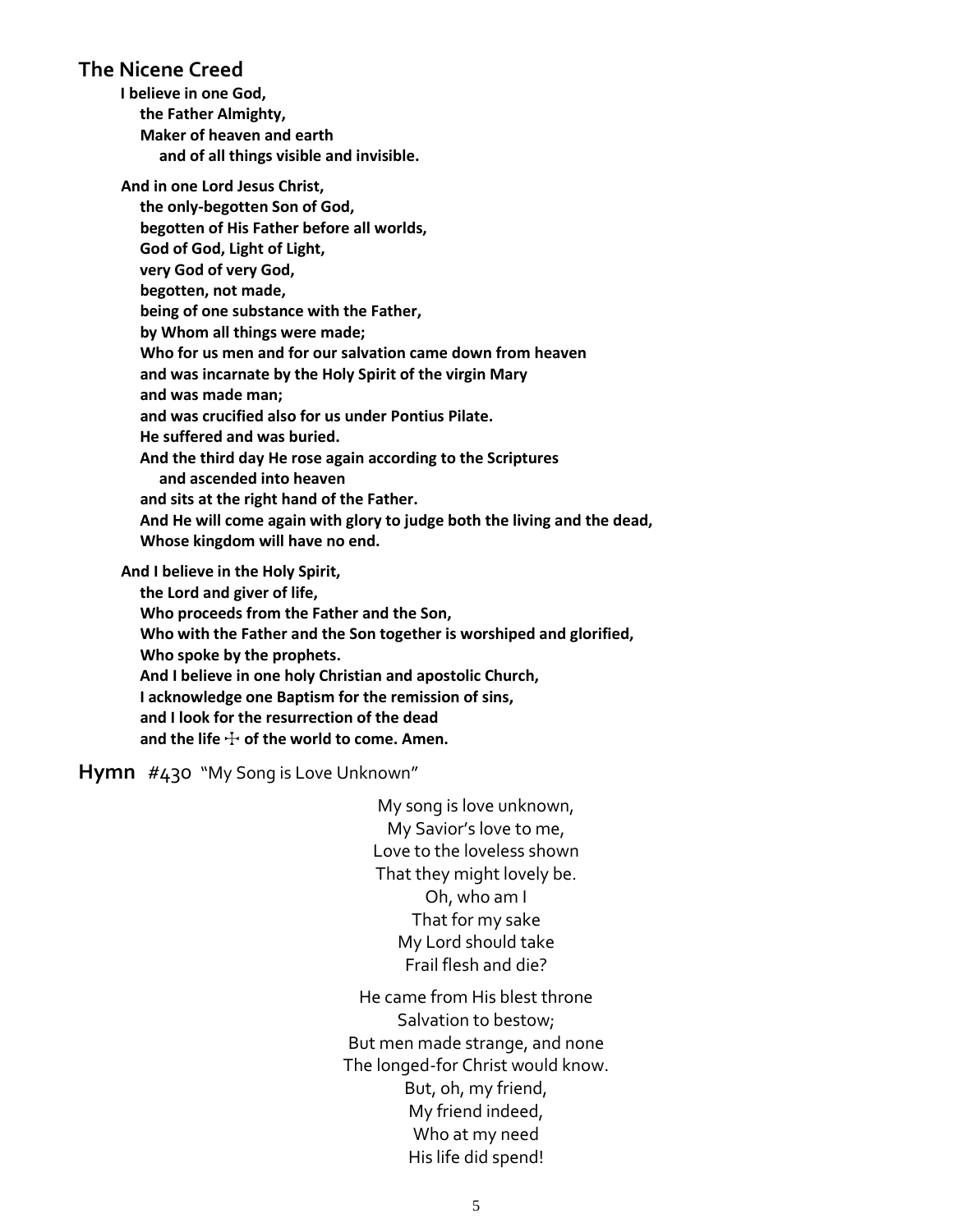Sometimes they strew His way And His sweet praises sing; Resounding all the day Hosannas to their King. Then "Crucify!" Is all their breath, And for His death They thirst and cry.

Why, what hath my Lord done? What makes this rage and spite? He made the lame to run, He gave the blind their sight. Sweet injuries! Yet they at these Themselves displease And 'gainst Him rise.

They rise and needs will have My dear Lord made away; A murderer they save, The Prince of Life they slay. Yet cheerful He To suff'ring goes That He His foes From thence might free.

In life no house, no home My Lord on earth might have; In death no friendly tomb But what a stranger gave. What may I say? Heav'n was His home But mine the tomb Wherein He lay.

Here might I stay and sing, No story so divine! Never was love, dear King, Never was grief like Thine. This is my friend, In whose sweet praise I all my days Could gladly spend! Text: Public domain

**S ermon Offering**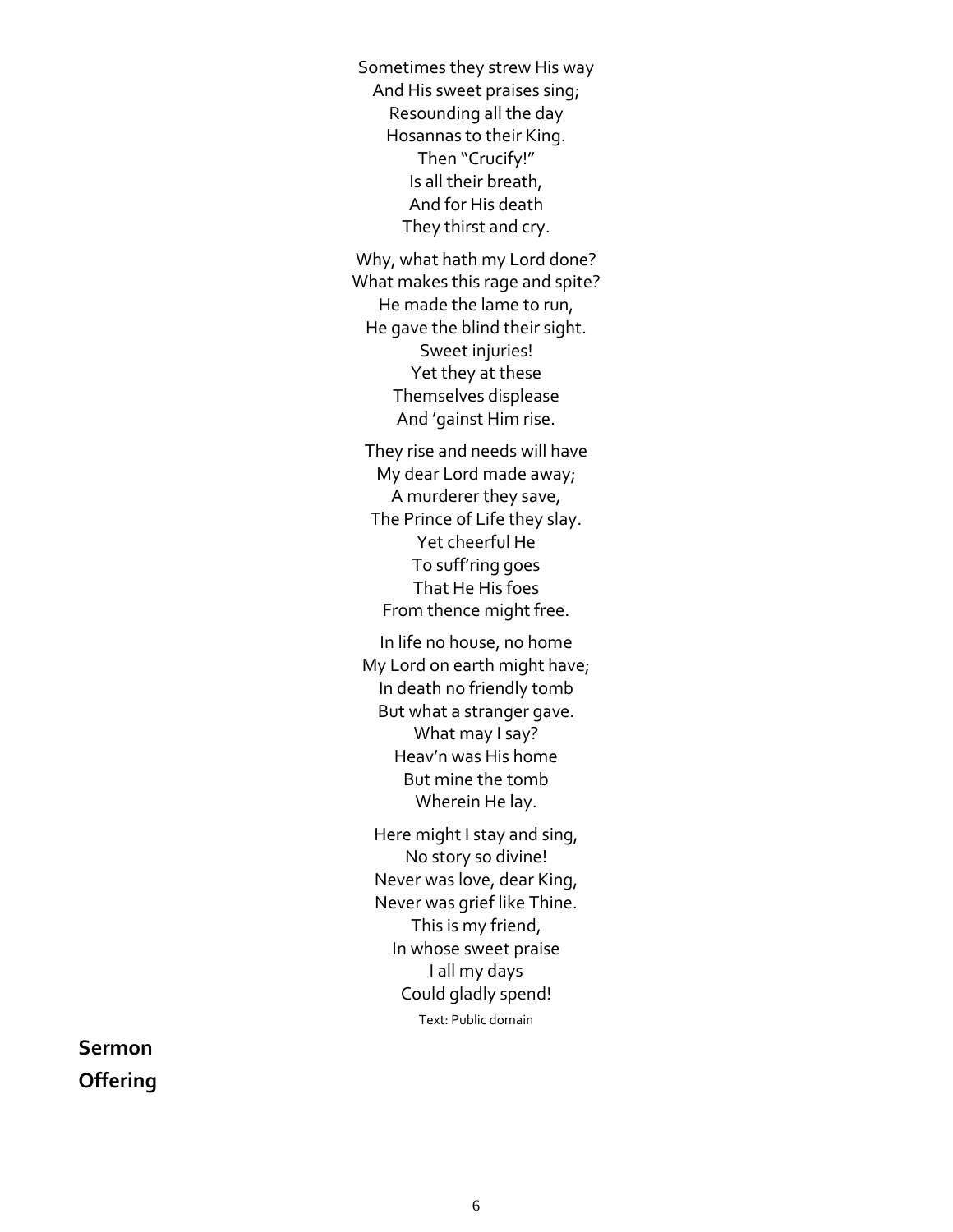**Offertory**



# **Prayer of the Church**

## **Preface**

- **P:** The Lord be with you.
- **C: And with thy spirit.**
- **P:** Lift up your hearts.
- **C: We lift them up unto the Lord.**
- **P:** Let us give thanks unto the Lord, our God.
- **C: It is meet and right so to do.**
- **P:** It is truly meet, right, and salutary that we should at all times and in all places give thanks to You, holy Lord, almighty Father, everlasting God, through Jesus Christ, our Lord, Who, out of love for His fallen creation, humbled Himself by taking on the form of a servant, becoming obedient unto death, even death upon a cross. Risen from the dead, He has freed us from eternal death and given us life everlasting. Therefore with angels and archangels and with all the company of heaven we laud and magnify Your glorious name, evermore praising You and saying:

**Hymn** *#*507vv. 2-3"Holy, Holy, Holy"

Holy, holy, holy! All the saints adore Thee, Casting down their golden crowns around the glassy sea; Cherubim and seraphim falling down before Thee, Which wert and art and evermore shalt be.

Holy, holy, holy! Though the darkness hide Thee, Though the eye of sinful man Thy glory may not see, Only Thou art holy; there is none beside Thee, Perfect in pow'r, in love, and purity. Text & Music: Public domain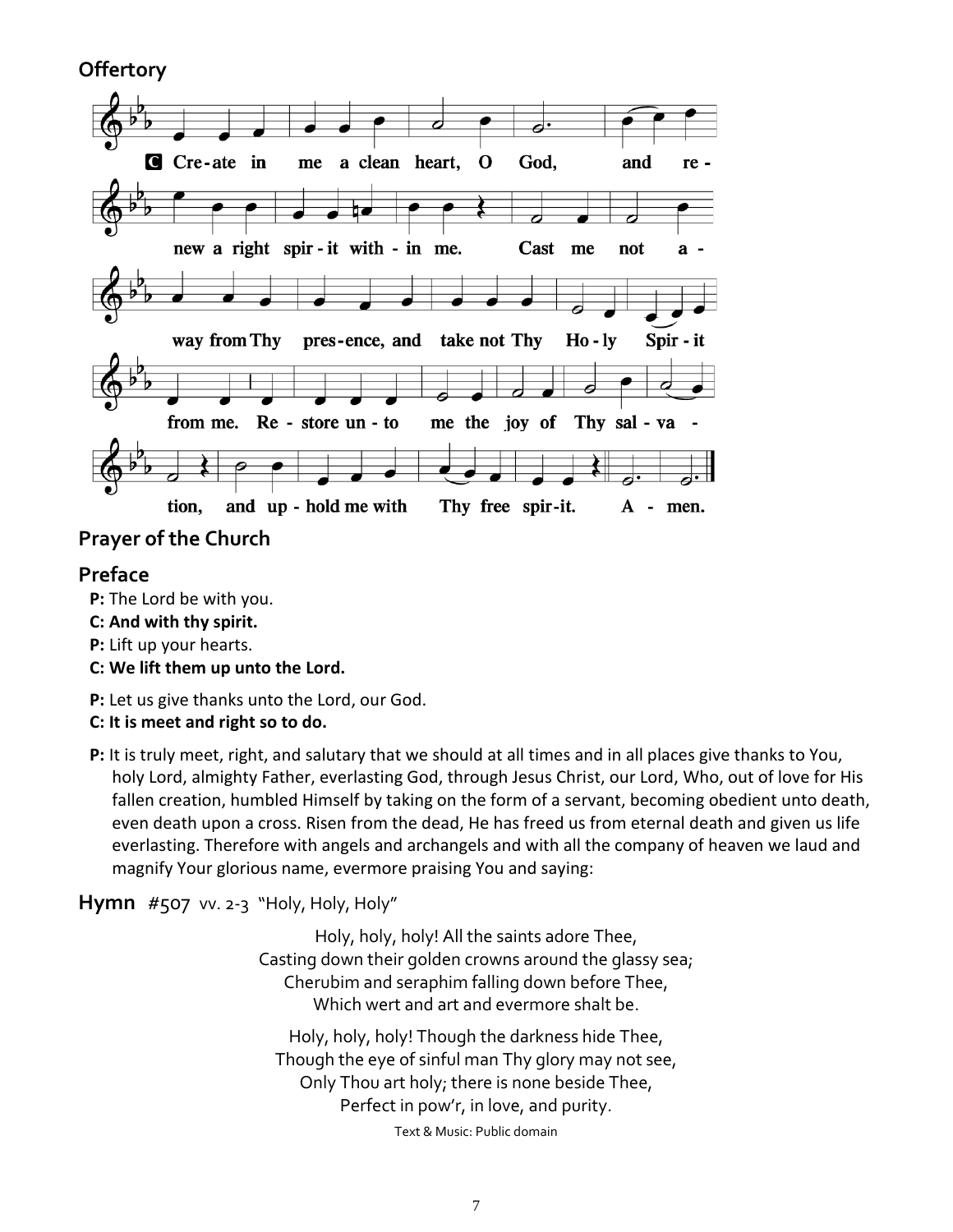#### **Lord's Prayer** Matthew 6:9-13

**Our Father Who art in heaven, hallowed be Thy name, Thy kingdom come, Thy will be done on earth as it is in heaven; give us this day our daily bread; and forgive us our trespasses as we forgive those who trespass against us; and lead us not into temptation, but deliver us from evil. For Thine is the kingdom and the power and the glory forever and ever. Amen.**

#### **The Words of Our Lord**

**Agnus Dei**



**Distribution Hymn** #620 "Jesus Comes Today with Healing"

Jesus comes today with healing, Knocking at my door, appealing, Off'ring pardon, grace, and peace. He Himself makes preparation, And I hear His invitation: "Come and taste the blessèd feast."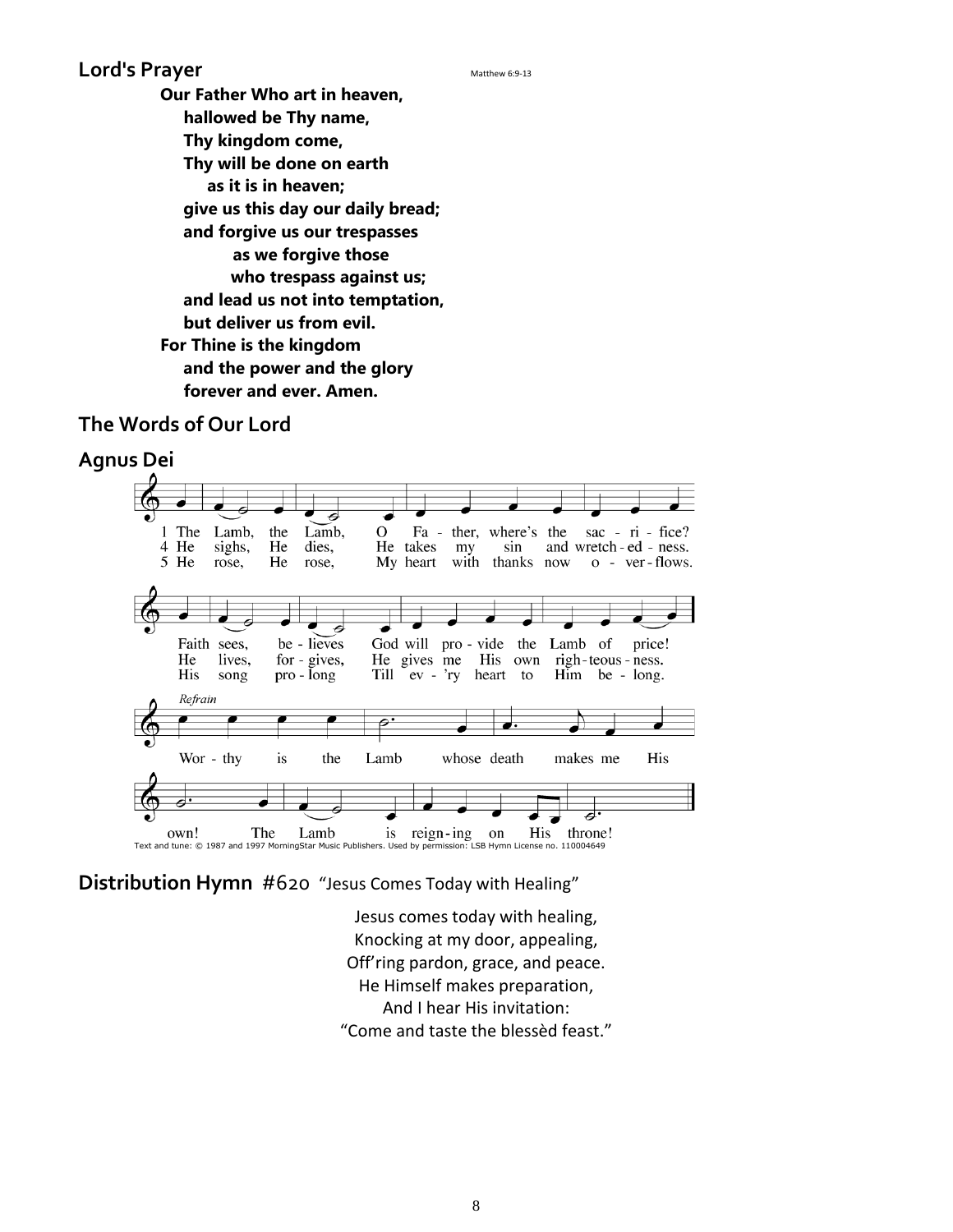Christ Himself, the priest presiding, Yet in bread and wine abiding In this holy sacrament, Gives the bread of life, once broken, And the cup, the precious token Of His sacred covenant.

Under bread and wine, though lowly, I receive the Savior holy, Blood and body, giv'n for me, Very Lamb of God from heaven, Who to bitter death was given, Hung upon the cursèd tree.

God descends with heav'nly power, Gives Himself to me this hour In this ordinary sign. On my tongue His pledge receiving, I accept His grace, believing That I taste His love divine.

Let me praise God's boundless favor, Whose own feast of love I savor, Bidden by His gracious call. Wedding garments He provides me, With a robe of white He hides me, Fits me for the royal hall.

Now have I found consolation, Comfort in my tribulation, Balm to heal the troubled soul. God, my shield from ev'ry terror, Cleanses me from sin and error, Makes my wounded spirit whole.

Text: © David W. Rogner. Used by permission: LSB Hymn License no. 110004649

#### **Nunc Dimittis** Luke 2:29-32

- **P:** "Lord, now You are letting Your servant depart in peace, according to your word;
- **C: for my eyes have seen Your salvation**

**that You have prepared in the presence of all peoples,**

- **P:** a light for revelation to the Gentiles,
- **C: and for glory to Your people Israel."**

#### **Thanksgiving**

- **P:** O give thanks unto the Lord, for He is good,
- **C: and His mercy endureth forever.**
- **P:** Let us pray. We give thanks to You, almighty God, that You have refreshed us through this salutary gift, and we implore You that of Your mercy You would strengthen us through the same in faith toward You and in fervent love toward one another; through Jesus Christ, Your Son, our Lord, Who lives and reigns with You and the Holy Spirit, one God, now and forever.
- **C: Amen.**